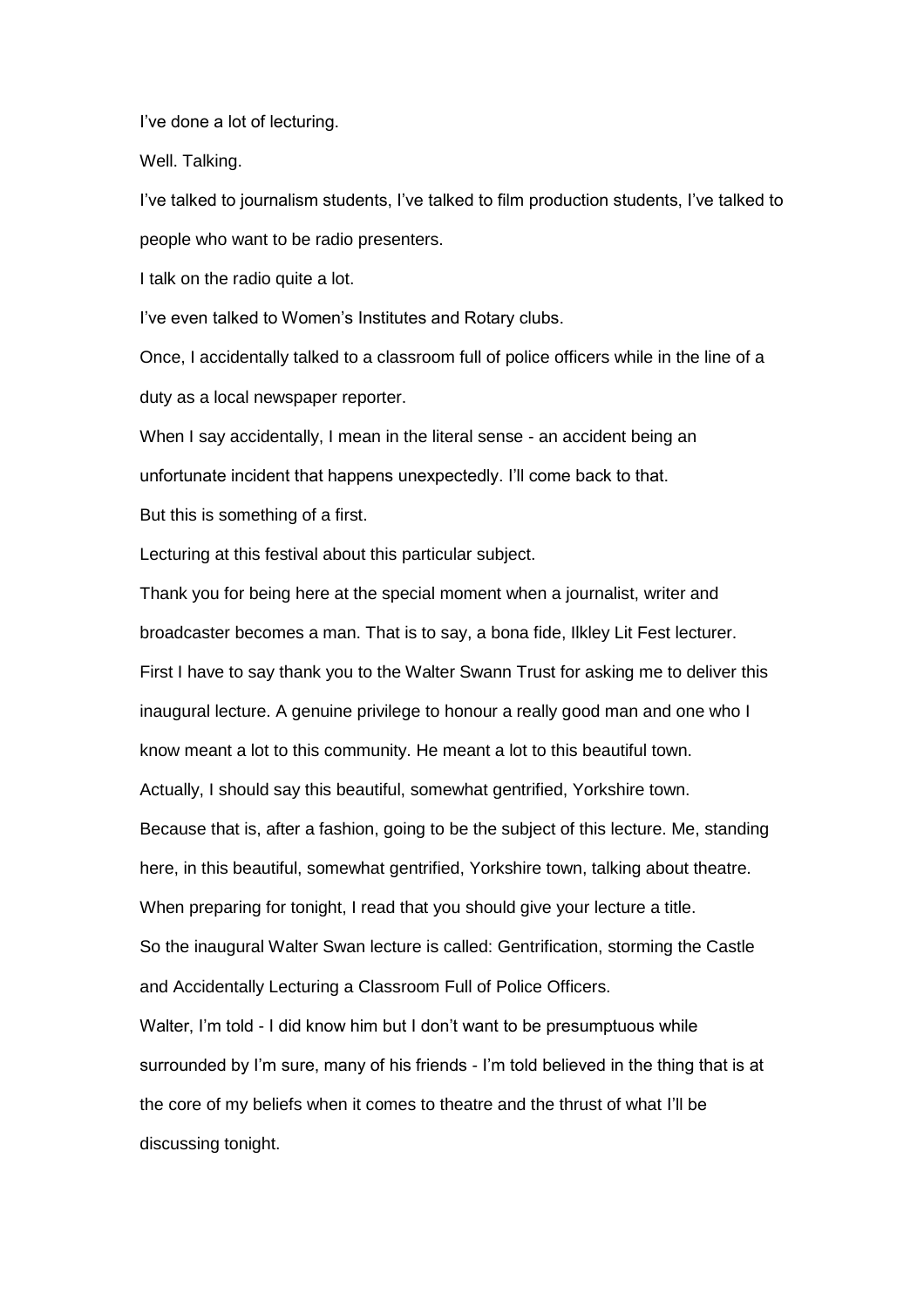That is the belief that theatre really is for everyone. Everyone. It always has been and it should be. We"ve lost sight of that vital belief.

That, by the way, is what this lecture is really going to be about.

But I like the title Gentrification, Storming the Castle and Accidentally Lecturing a Classroom Full of Police Officers. So we"ll stick with that.

There were two moments in my childhood that scarred my heart and left an indelible mark when it comes to theatre.

I'm going to tell you about both.

The first, I remember so vividly, that I recall it like it was yesterday, so I"m going to tell you the story in the present tense.

I'm seven, maybe eight. Possibly nine. I'm definitely still at primary school - I remember the feelings more than the details.

I'm sitting in the Alhambra theatre. It's not the first time I've been in this theatre. I remember my mum and dad bringing me and my brother here. I remember trying to catch a chocolate bar thrown from the stage by that titan of theatre Russ Abbott. I also remember throwing a foam brick as hard as I could at the stage at Russ. He started it. I"m at what i know as "panto" and it appears to be a mayhem filled, chaotic couple of hours in a theatre, all led by clown in chief Russ Abbott. You might say that the theatre was turned into Russ Abbott"s Madhouse.

Something for the teenagers there.

This time, though, tonight in the theatre, the beautiful Bradford Alhambra, there is no Russ Abbott, there are no foam bricks, there is just a story on stage. A breathing, real, living story.

The story is old. It was written by a fairly extremist Christian teacher several decades earlier, but it's alive, now, because it is being performed in front of me, by real life actors.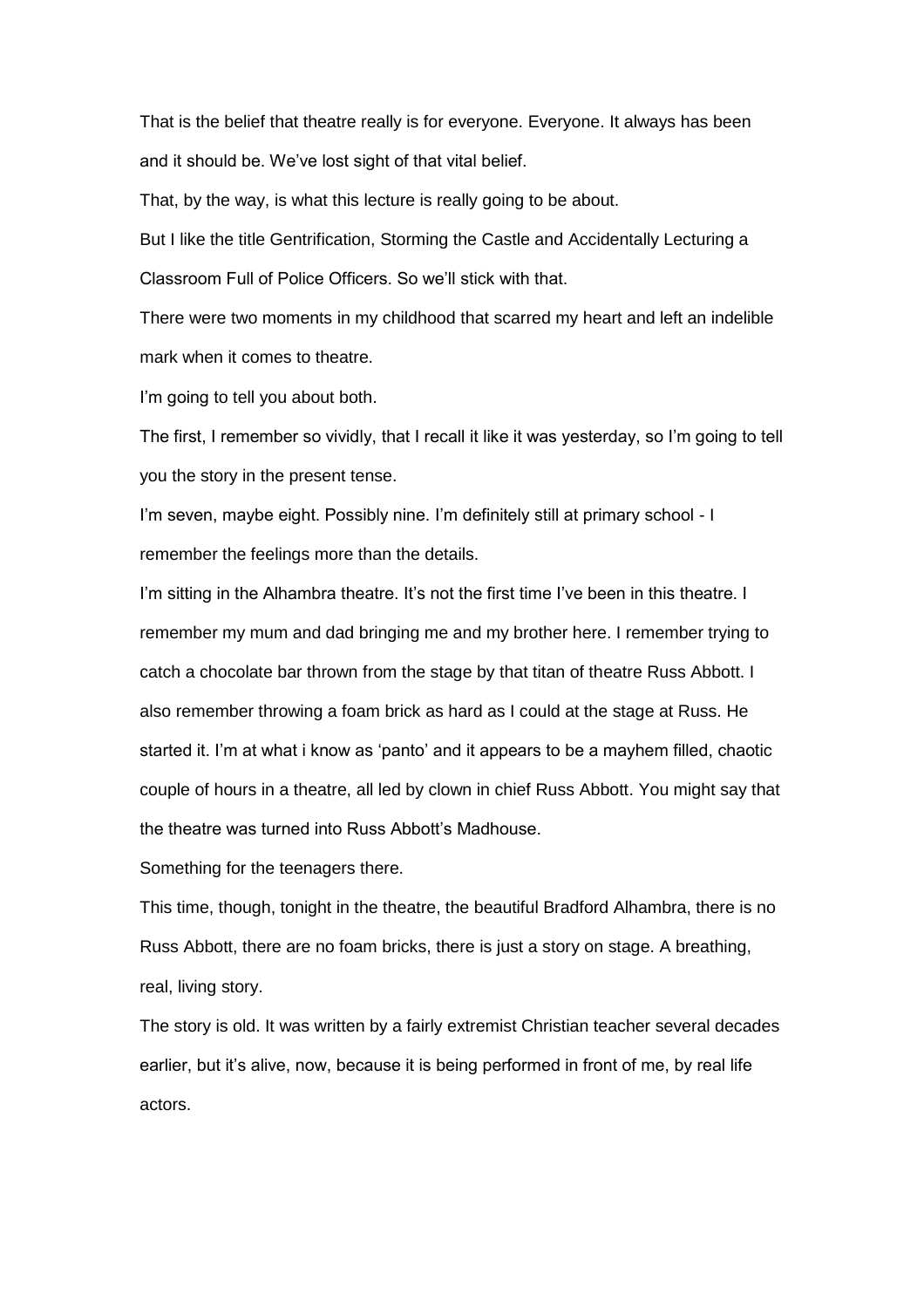We"re in the same room, the actors, me, the rest of the audience, and I feel like my parents really ought to get some of the ticket money refunded because I"m only actually using the edge of my seat.

The RSC, not that I know it, is the theatre company responsible for holding my eight, or seven or nine-year-old self, whichever it was, completely rapt by this incredible story.

I don't know it's the RSC, I barely grasp what it means that I'm at a theatre in Bradford, all I really know is that the story on the stage has a vice-like grip around my heart.

I'm watching the story, I'm mesmerised and then something extraordinary happens. Before I share the extraordinary thing, I have to step out briefly from the story to explain something. I started radio presenting around three years ago and it was only when I started doing that, that I discovered that I have quite a strong accent. My Keighley edges were smoothed by a grammar school education and a university in the south, but when it comes to words anchored by the vowels O and A, my Keighley rougher edges resurface.

So, back to the story. I"m seven, eight, nine, whatever it was, the detail isn"t important, and I"m in the Alhambra and on to the stage sails a boat - yes, a boat. That was the reason for the accent warning by the by, I discovered the word boat is one where my accent really bursts forth.

So there I am, edge of my seat, completely held by the story and on to the stage comes a boat.

If I were relating this story as movie, this would be the moment we'd cut to fireworks and the mushroom cloud of a bomb going off to attempt to capture what had happened in my head.

Magic.

Real, actual magic just happened in front of me.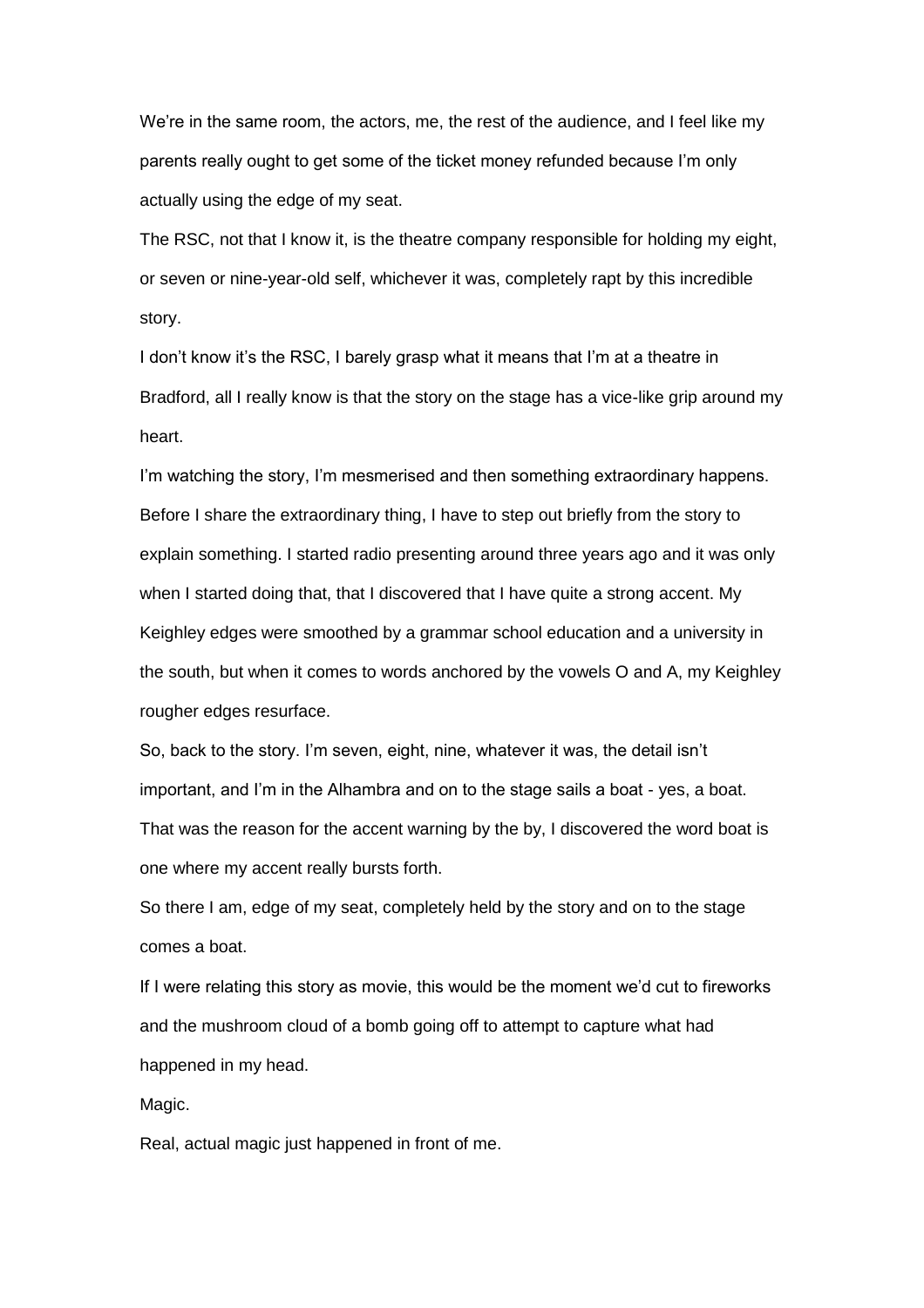I kind of grasp, just about, what the actors are doing - they"re pretending to be characters in the story. They"re telling the story.

But this? A boat?

This is pure magic.

And that, was where it began for me.

I suppose really, reflecting on that, I ought to have become a theatre designer. I didn"t, i became a writer with the hope that I might recreate that magic that moved me so much, for someone else.

But I'm getting ahead of myself.

The boat. The magic, the theatre.

If this strange, magical thing was theatre, than give me excess of it, but not so that the appetite may sicken, as Orsino wished for in music, but swell so I would only ever want more of it.

As you can tell, the child version of me was from that moment on a convert to the world of theatre.

And then... I didn"t go again.

My house was a house where the newspaper was the Daily Star. My house was a house where the parents of the four children had both left school at 15.

My house was a house where trips to the theatre were simply not on the radar.

Fortunately at St Anne"s School in Keighley there was an inspirational teacher called Mrs Goodridge. Years later I discovered this guardian angel had a first name. Catherine Goodridge just doesn"t sound right.

Years after that magical moment, Mrs Goodridge took me to my second ever theatre trip - second ever not involving Russ Abbott - before my primary school days were out.

This was the big one.

The magic of the boat on which the Pevensie children sailed was special, but this second trip was another level of magic entirely.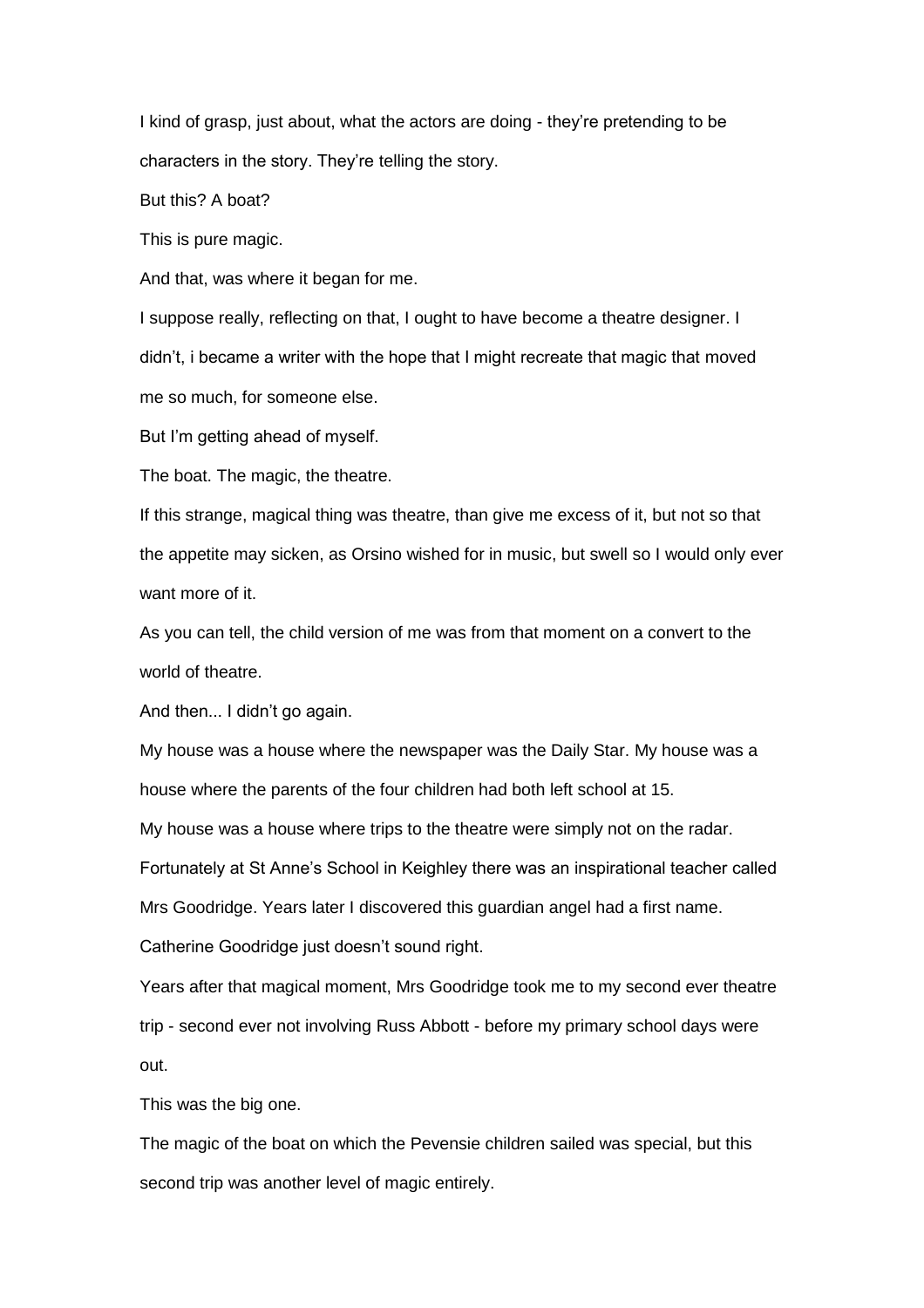I don"t remember the details quite so well.

I do remember when I was at school that I had a crush on a particular girl pretty much from year one of primary school. I didn"t understand my feelings, but I saw them reflected back at me that second night at the theatre, when, as a ten year old, I was taken by Mrs Goodridge to see Romeo and Juliet.

This wasn"t just any performance. This was a promenade performance in an old warehouse type building. I"ve tried in vain to find the details of this production, so all i can tell you is what I remember.

It was in a warehouse or a factory possibly in Leeds, maybe in Bradford. It was performed in various stages around the factory. It was dirty and visceral. And I understood very little of the language.

I understood entirely how it made me feel. It made my heart ache, it made me think of the girl I"d had a crush on for six or seven years by that point - and by the by, if you"re expecting a happy ending to that story, there isn"t one - I think the girl may be dimly aware of my existence, but of the impact she had on me, she remains ignorant - but this play by this long dead white guy did something amazing, it told me something about my soul.

That really was it.

The magical boat was the start of a romance, Romeo and Juliet was the moment it became something much more real. This was now a lifelong love.

Theatre means a lot to me. There is one other story that I"m going to tell you about a theatre experience, but I want to reflect on why the CS Lewis inspired boat and the rough and dirty Romeo and Juliet are so important.

We're allowed something insidious to happen to the way we access theatre. I'm sure that schools still organise trips to theatres, but I wonder just how widespread those trips are. I wonder if a working class kid in Keighley will have the opportunity to have experiences comparable to those two special experiences I had at an impressionable age?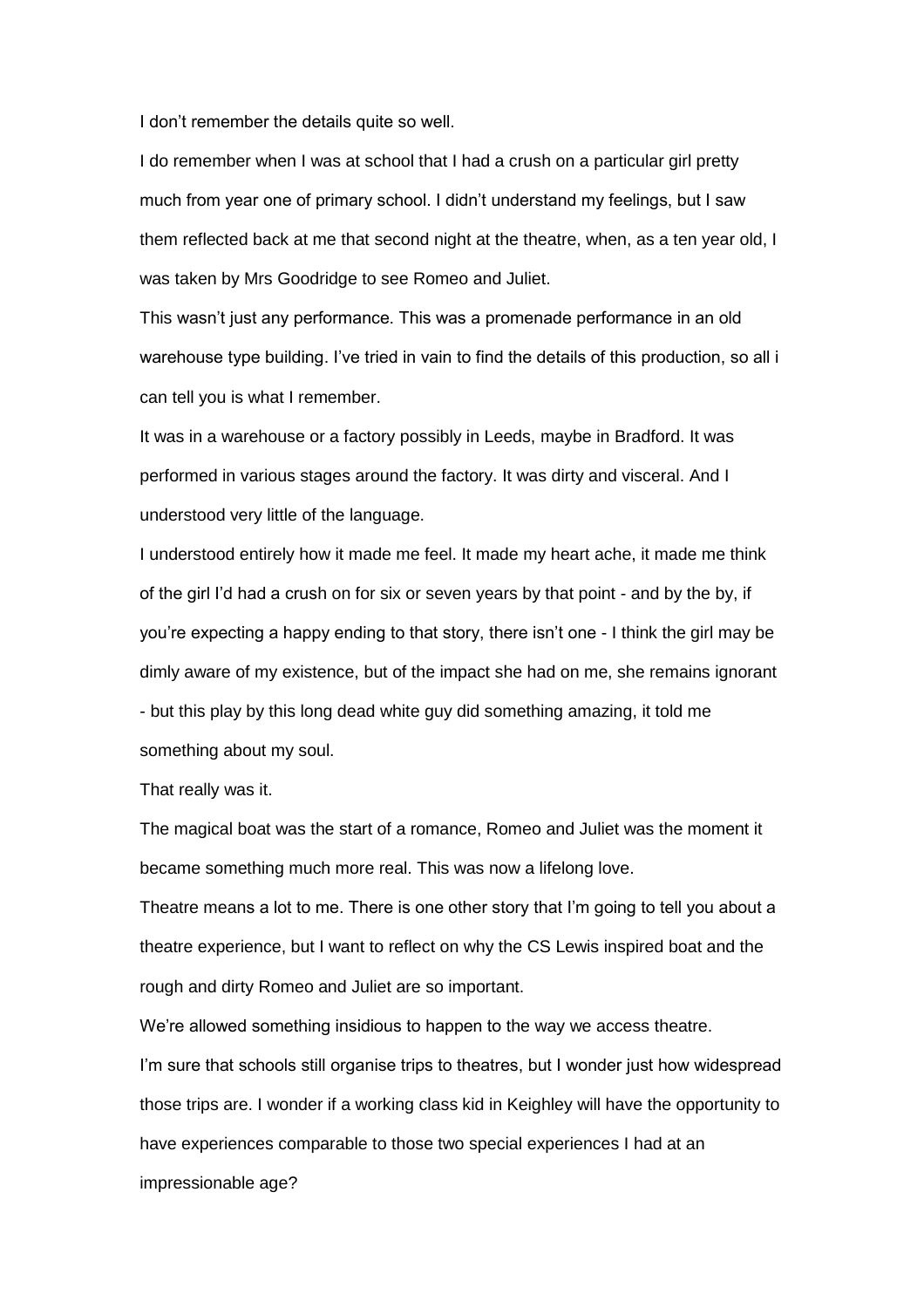The theatre producer David Pugh, the man who is behind the musical The Girls, written by Tim Firth and Gary Barlow coming to Leeds Grand Theatre next month, told me a couple of months ago that he increasingly sees actors who are rich and privileged, performing to audiences who are rich and privileged.

It was a pure accident of fate that I ended up in a class with Mrs Goodridge. What if I hadn"t have been that lucky? What if I didn"t land lucky in a class with a teacher led by someone who was willing to spend her own time taking children to the theatre? What if we relied on the passion of people like her to introduce people like me to one of the oldest art forms we have?

I"ll tell you one thing that is for damn sure - i wouldn"t have become the Yorkshire Post arts editor, I wouldn"t be a theatre critic and I wouldn"t have a career as a writer today. But wider than that, because this isn"t actually just about me, everyone should have the opportunity to see if theatre is a world for them. Every child - not just those who have parents who go to theatre - should be given access to that world. Access to a world that can open up places in your heart and mind like nothing else can. As the government slices away, with a chainsaw powered by pure ideology at arts funding, we are pushing theatre further and further out of the reach of those who can"t afford it.

That's not okay. It is simply not right.

The gentrification of theatre is an abhorrent and appalling act of vandalism and it is a vandalism committed against those in society less able to repair the damage created by that vandalism.

Take away the funding for theatre and the privileged few will be able to pay for the expensive tickets so their children can gain access to a world populated by Shakespeare and the Royal Shakespeare Company, but the poorer end of society will be left behind.

So what?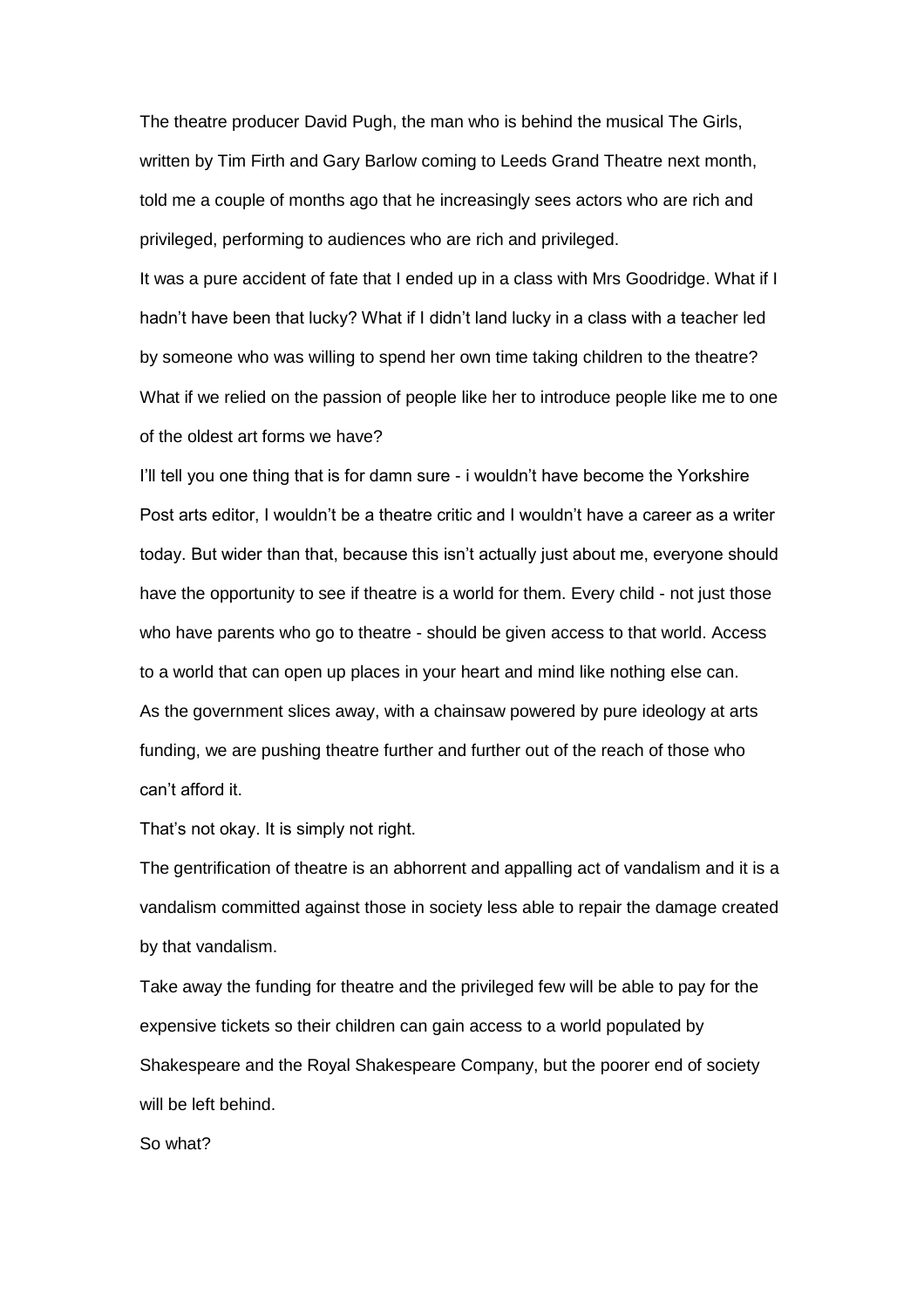In 1956 John Osborne created a seismic shift in theatre when he put an ironing board on the stage of the Royal Court.

Before then theatre in Britain was stagnant. Noel Coward and Terence Rattigan ruled the roost with drawing room plays, telling the stories of the foibles of the middle and upper classes.

I've seen some of those plays. They're...fine.

Look Back in Anger, the stone that Osborne threw into the completely still pool of British theatre heralded a wave of writers telling the stories of the worlds they knew. British theatre was revitalised and enriched overnight.

We have writers today who continue the tradition. Mark Catley, Alice Nutter, Mark Ravenhill, these are writers who are telling us stories of the non-monied classes. We want a varied diet in our theatre menu, don't we? We don't want to be taken back to the drawing room?

In the world of television, where I migrated a couple of years ago, writers like Paul Abbott tell stories that are real, raw and visceral. Shameless can only be written if it has been lived.

So, gentrification is one of the most dangerous challenges the theatre world faces. Not only do we shirk our moral responsibility in allowing it to happen, we consign ourselves to a world of watching myopic stories on our stages. I don"t want that. I want people with a range of stories, from a range of backgrounds writing their stories for the stage. Doesn't everyone want that?

The title of this lecture is Gentrification, storming the Castle and Accidentally Lecturing a Classroom Full of Police Officers.

I've dealt with gentrification and the insidious creeping of it over our theatre industries.

I'm going to talk about storming the castle, but I should probably now deal with the most obtuse part of that title.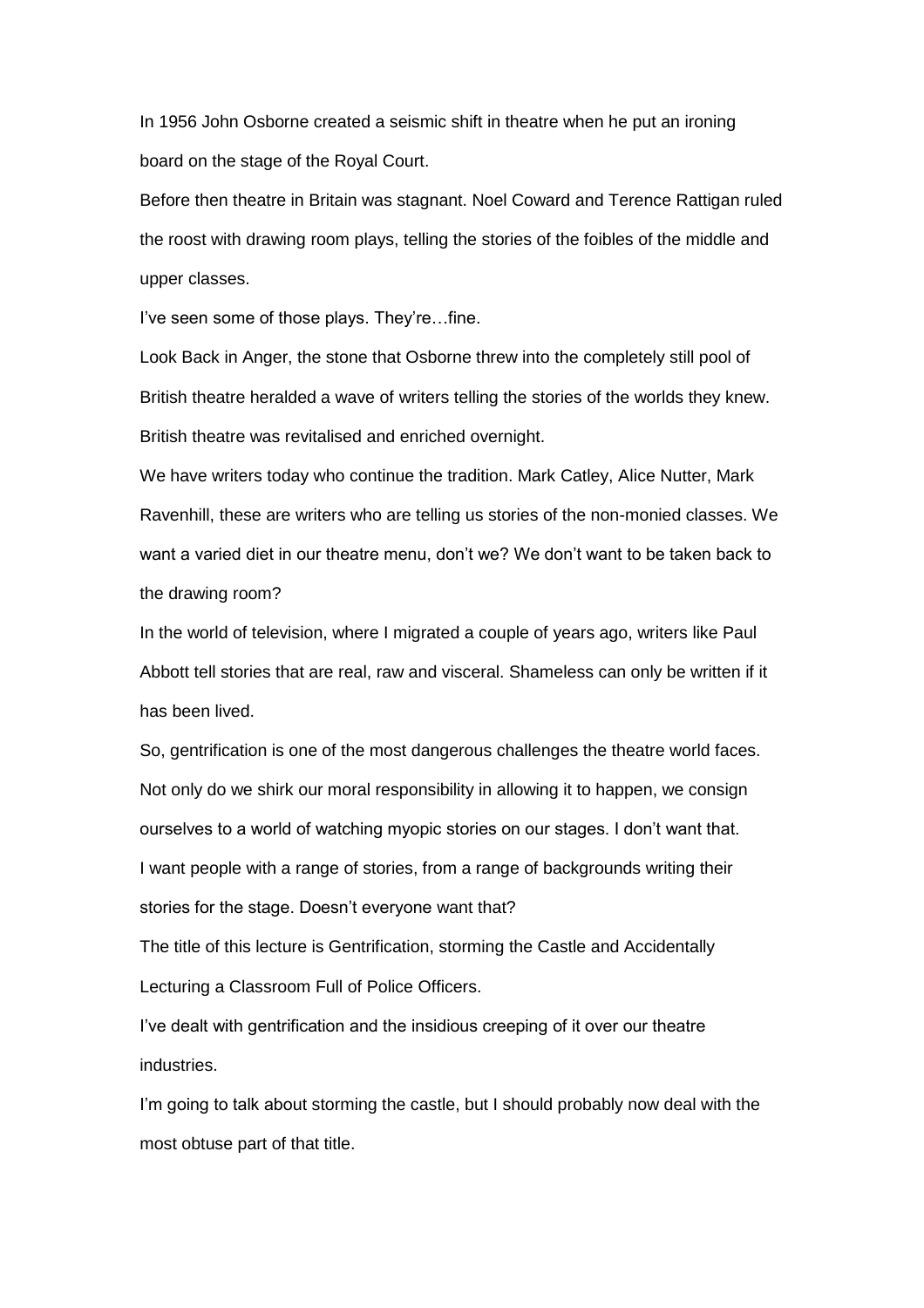I'm in Wiltshire. I have a Theology degree and I have somehow ended up working as a journalist. Even though I started my career in the late nineties, working for a local paper in Wiltshire was, I believe, like being a journalist in the 1950s. Wiltshire is not lively. Devizes is its least lively place.

I worked in Devizes. I had to find stories to fill the Devizes pages of the Wiltshire Gazette and Herald.

The bread and butter for filling the pages of the Wiltshire Gazette and Herald comes from parish council meetings. It comes from calls to the local bobbies and it comes - I am not making this up - once from standing by a sinkhole in a field for eight hours watching a dozen firefighters free a lamb from that sinkhole.

It made a great front page picture.

So, I"m a cub reporter in the 1950s slash Wiltshire and I am learning my trade and I receive one of those bread and butter stories - the local police are spending the week at a local primary school and I am despatched to do an interview.

Regular. Normal. Perfectly ordinary story.

I arrive at the school and I"m met by a police officer.

She"s lovely, I"m keen, eager, ready with my notebook and she tells me she"s going to show me up to the classroom.

I'm thinking she's probably lined up some pupils to chat with too.

I walk into the classroom and I have one of those moments where you feel like you"re wearing blinkers on a waltzer. Everything's spinning and you can't take in the whole scene.

Snapshots.

I see a classroom full of police officers sitting behind school desks laid out in a horseshoe. There are about 30 of them.

I look at the police officer who has lured me into this trap. She"s smiling. A smiling assassin.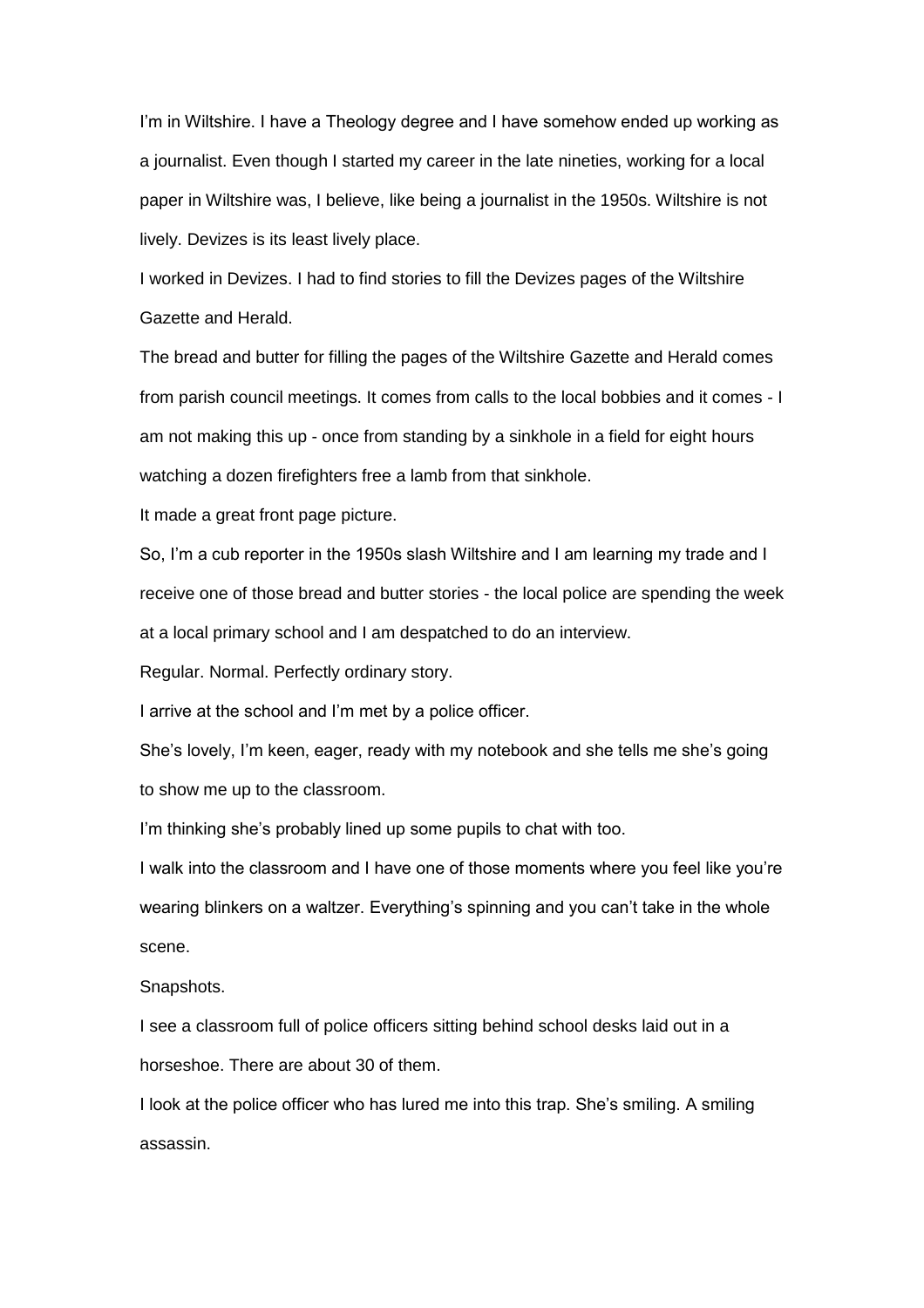I look at the blackboard - they had blackboards and i read: Working with the local media, a Talk by Nick Ahad.

Pause and drink.

I look back at the classroom.

30 police officers.

I freeze.

If this were a movie, the sound would be all distorted, as though recorded underwater. I hear little bits of what the police officer is saying.

Nick Ahad...local journalist...talk for the next 45 minutes...how we can work together. Cut to.

45 minutes later, a 21 year old journalist in an ill-fitting suit is sweating. The audience watching him have no idea just how tight his buttocks are. He"s just blagged his way through 45 minutes of a talk to classroom full of police officer.

The reason I share this story with you, apart from the fact that I appreciate now, 17 years on, that it is actually quite entertaining, is that something serious occurs about that afternoon.

There were a couple of reasons I was equipped to blag my way - and I really was blagging my way - through that 45 minutes.

There"s the fact that I was a waiter at my dad"s restaurant, the fact that I worked in a Keighley fish and chip shop with my nanna, the fact that my grandad was a landlord and we grew up in a cornershop.

But the two main reasons I was able to stand in front of that classroom and talk my way out of 45 minutes of potential terror are something I discovered this week, i share with Walter.

The first, is theatre.

After the deep love had been established by The Lion The Witch and The Wardrobe and later Romeo and Juliet, I started acting. And I didn"t really stop. My first part was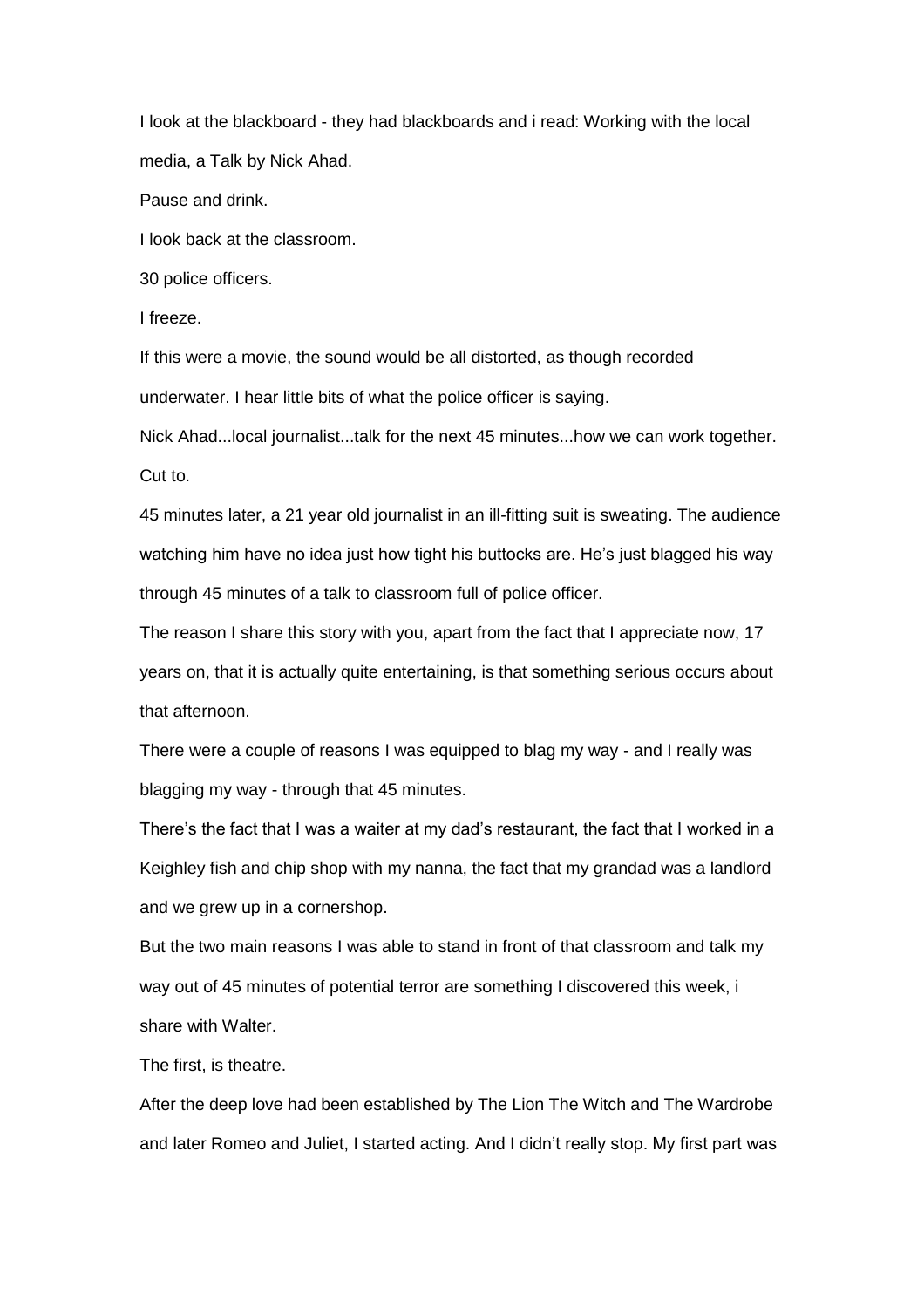the rabbit in Alice in Wonderland - I"m late, I"m late, I"m oh so very late, for wasting time she thinks a crime I"ll meet a shocking fate i was ten. Still got it. I was then variously in Oliver, Midsummer Night"s Dream, Twelfth Night, some enormously pretentious nonsense in my first year at university, Luigi Pirandello"s Cosi E Se vi Pare.

That was reason number one I was able to stand in front of a classroom of thirty police officers - actually, shall we go to 40? Why not, no-one here was there...and exaggeration never harmed a story.

That"s why I was able to stand in a classroom of 50 police officers and talk for 45 minutes. Theatre.

I happen to know i might have been able to do that without my background in theatre, had I been from the kind of family in which the parents were doctors, teachers, lawyers.

How do I know that?

Because of something myself and Walter had in common.

We were both grammar school boys.

I owe my journey into grammar school to - here"s that guardian angel again - Mrs Goodridge.

Walter to a tricky childhood. After attending seven different primary schools, he passed the eleven plus and was lucky enough to get into Colchester Royal Grammar School. That education might have come to an end, through family difficulties, were it not for the school stepping in and helping make it possible for Walter to become a boarder at the school. Walter had his own guardian angel in the shape of a teacher who encouraged him to write and perform and act.

Children like me and Walter, who come from backgrounds with parents who can"t buy the right to give their kids the keys to the kingdom shouldn"t be left by the way side.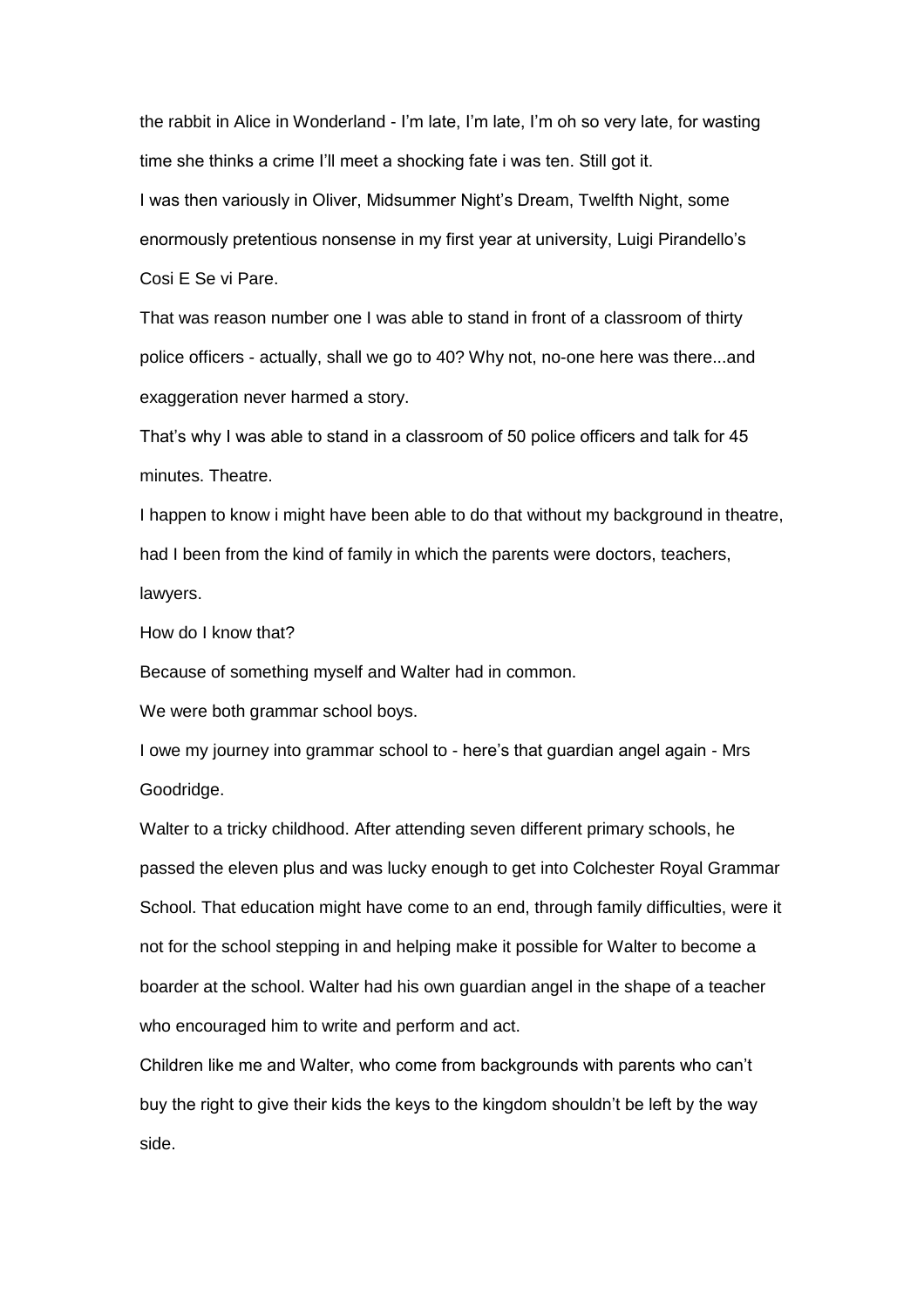I witnessed first hand those grammar school boys who could easily have walked into that room of 100 police officers and delivered a 45 minute talk about the police force and the local media working together, but I had parents who were working too long and too hard to be able to sit down and tell me over dinner how the world really works.

Theatre gave me a confidence to be able to get up on a stage, a confidence to stand in front of those 100 police officers.

I'm not claiming that theatre is some kind of magic wand, all I'm saying is that it gave Walter, a teenage boy from a tricky family background, a purpose. It gave me, a mixed race boy growing up poor in a poor part of Keighley, a voice.

Maybe it's not a magic wand, but it does hold some kind of magic if it can do that. The more barriers we put in place, the more arts funding cuts pull up the drawbridge, the fewer the opportunities for people like me and Walter to find our voices. So, let"s storm the castle.

I am biased. I was the arts editor of the Yorkshire Post for ten years, I have developed work with the brilliant Bradford based theatre in the mill and I"m really hoping before too long the West Yorkshire Playhouse will commission one of my plays - but I do believe that Yorkshire has the strongest regional theatre in the UK outside of London.

The truth is, some of our theatres and some theatre companies have made their castles impermeable. It's human nature for us to protect our own fifedoms. In recent years I've seen a change. There are companies like Slung Low, Freedom Studios trying to find the people who were where I was two decades ago and give them a voice. The West Yorkshire Playhouse, under the watch of James Brining, appears to be paying more than lip service to the fact that the building wants to see new voices. The Sheffield Crucible has a people"s theatre, Cast in Doncaster is now being led by an impressive asian woman Kully Thiari and York Theatre Royal is turning community engagement into an art form.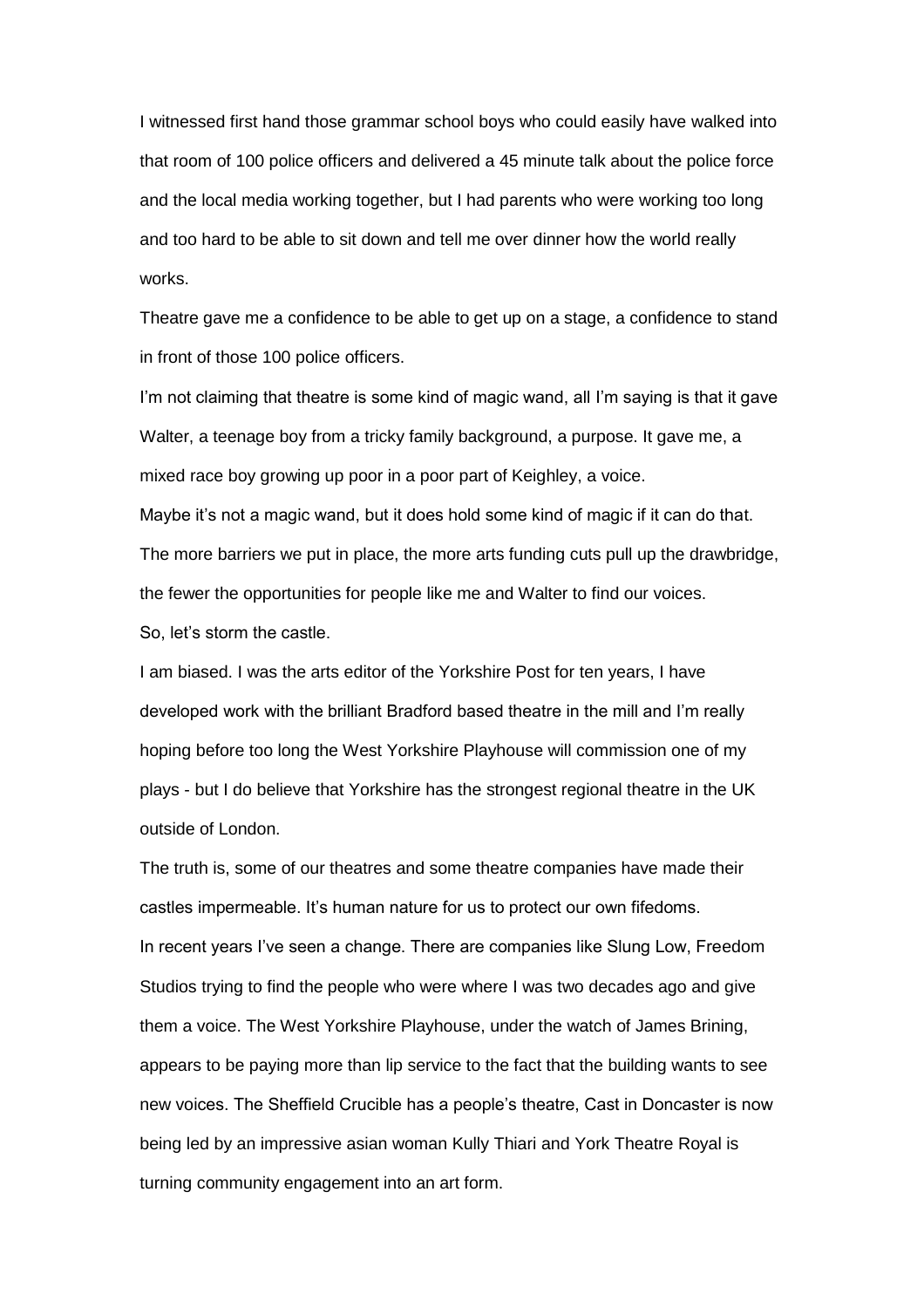But we have to remember that we"re only taking small steps down the path to a genuinely egalitarian and democratic type of theatre.

As I stand, a lad from Keighley, in the beautiful, slightly genteel market town of Ilkley, I say it's up to us to recognise the privilege we have - whether we were born to it or whether we met guardian angels along the way who granted it - and make sure we either leave the ladders down or give people a helping hand.

And if I was giving this lecture in an inner city school in Bradford I would telling people to storm the castle.

We own the castles.

We pay for the Playhouse, we pay for the Crucible. We own those castles. They are ours. And we deserve to be there.

It was about seven years ago now that i started to scratch an itch that wouldn"t go away. I love being a journalist, I love the job I get to do, but seven years ago I realised that I had more to say than my journalism would allow.

I went to the Playhouse and took part in SYWTBAW.

17. I wasn't one of the seventeen. Embarrassing. Went to Peshkar. Got commissioned. I"m not exceptional. I had a mother who used to take me with her when she was cleaning pub toilets. I know that anything worth having is not easily won.

I then went to Bradford Theatre in the Mill and asked if they would let me write a play, because the other people in Yorkshire theatre didn"t seem to want to play with me. Let me be part of their game.

So I made my own rules.

I decided to storm the castle.

We have to empower more people to know that if the people who are playing in the castle won"t let them join in, then they have to make their own rules, start their own game and, if necessary, storm the castle. Or perhaps even build their own.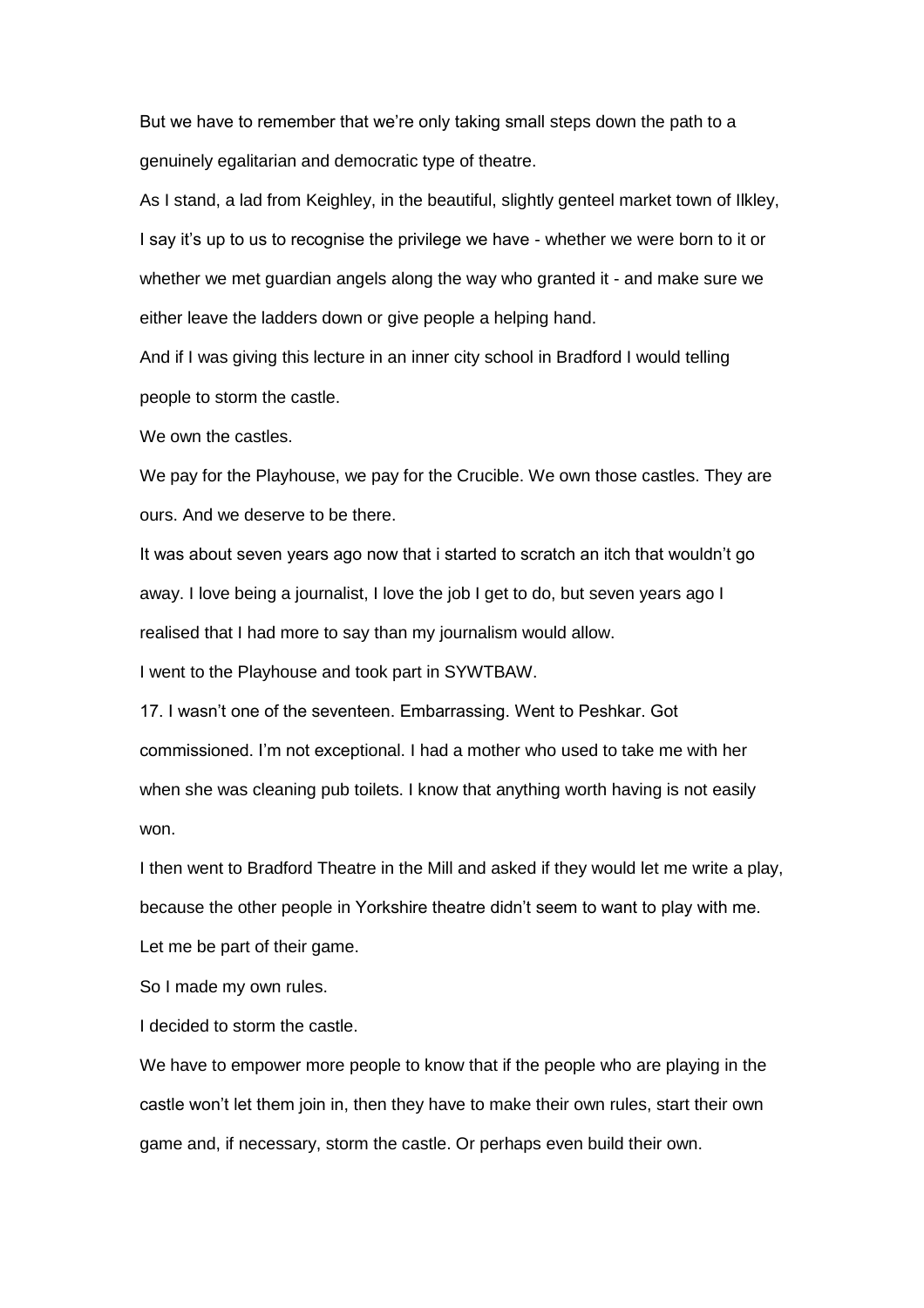That"s why this lecture was called Gentrification, storming the Castle and Accidentally Lecturing a Classroom Full of Police Officers.

I want to share one last thing that happened to me, two decades after I first witnessed magic at the Alhambra theatre.

I'm back at the Alhambra, now I'm there as a professional theatre critic, writing for the newspaper that I used to get the bus past when I was a kid.

I'm watching one of my favourite plays of the last decade.

Alan Bennett"s History Boys.

The play, about a group of a bright young students in Sheffield hoping to pass their entrance exam to Oxbridge, is already a huge hit. I was there at the National Theatre the night the play opened. And here I am in Bradford, watching the play"s first tour. I could spend a long time talking about the merits of this amazing piece of work. It's been turned into a movie and if you"ve never seen either the stage version or the movie, please don"t see the movie. Wait for the stage version to come around again. That's where it really lives and breathes.

I'm not going to spend a long time talking about how brilliant a piece of work I think The History Boys is, I"m just going to tell you about a single magical moment that happened in the play.

Hector is a pedarast. The genius of Bennett is that he makes us love Hector, the pederast who touches his male students in appropriately by turning him into a guardian angel, a la Mrs Goodridge.

His young charges love Hector.

He"s talking to Posner, who I like to think of as the hero of the story.

Posner can be summed up neatly with one of the line's Bennett gives him: "I'm a jew,

I'm small, I'm homosexual and I live in Sheffield. I'm fucked."

And Bennett has Posner sit down with Hector, they"re discussing a poem.